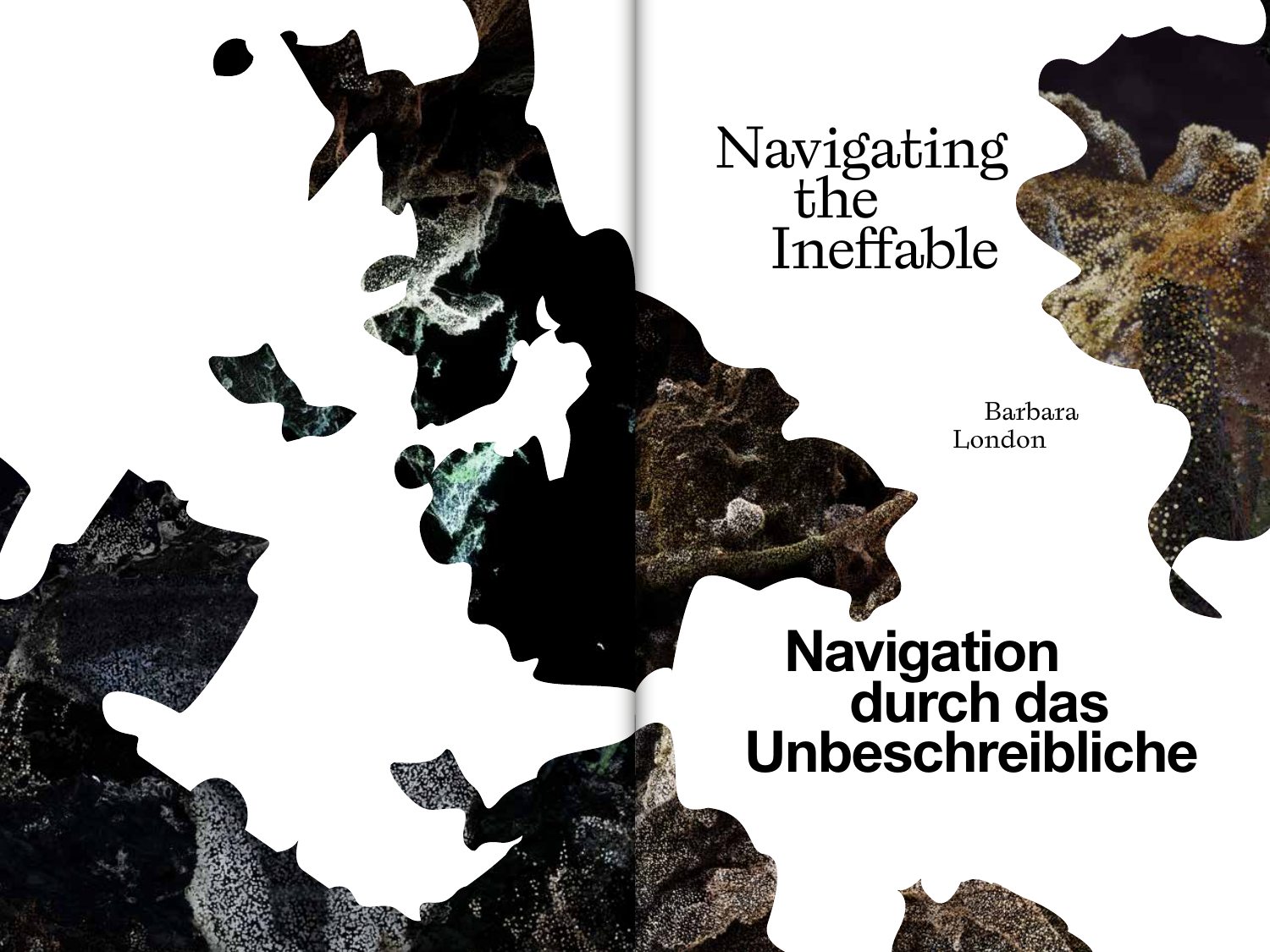## Our World

When I walk along urban streets today, I see pedestrians who are no longer confined to their physical bodies. They circulate among virtual communities, slipping in and out of online lives using the latest software on their portable devices. Now that technology has infused the better part of our day, we spend hours staring at small luminous screens to interact with others and work from home. Meanwhile, artists have readily been incorporating up-to-the-minute software and electronic apparatuses to their practice, construing something animate and distinct by means of inorganic tools.

The best media artwork takes its audience on an inspiring journey, one that offers fresh insight into what it means to be in the world. Forever on the lookout

for outstanding art, in 2018 I jumped at the opportunity to enter Jakob Kudsk Steensen's high-tech domain with an actual visit to his studio. Greeting me at the door, the gracious artist radiated a sense of wonder, much like that of an engaged research scientist. Diving straight into his VR work, I discovered that this inquisitive and thoughtful soul is at home outdoors in out-of-the-way landscapes, where he spends weeks or months assiduously observing the tiniest details as nature slowly unfolds before his eyes. I witnessed this first-hand when we both joined the 2018 conference Festival Internacional de la Imagen, in mountainous Manizales, Colombia, where he also presented an installation of *Pando Endo* (2017, fig. xx). While there, early one drizzly morning Kudsk Steensen and his wife and associate producer, Liz Kircher, quietly slipped away to hike in an unsullied forest at

**NAVIGATION DURCH DAS UNBESCHREIBLICHE**

### **Unsere Welt**

**Wenn ich heutzutage durch die Stadt gehe, sehe ich Fußgänger:innen, die den Radius ihres Körpers über das Physische hinaus erweitert haben. Sie pendeln zwischen Online-Communitys, nehmen mittels neuester Software auf ihren tragbaren Geräten virtuelle Existenzen an und legen sie ebenso schnell wieder ab. Seit Technologie einen Großteil unseres Alltags durchdrungen hat, starren wir stundenlang auf kleine leuchtende Bildschirme, um mit anderen zu kommunizieren oder im Homeoffice zu arbeiten. Unterdessen haben Künstler:innen begeistert die allerneueste Software und modernste elektronische Geräte in ihre Arbeit integriert und erschaffen etwas Belebtes, Originäres mithilfe dieser anorganischen Werkzeuge.** 

**Die beste Medienkunst nimmt ihr Publikum mit auf eine inspirierende Reise, die neue Antworten auf die Frage bereithält, was es heißt, in dieser Welt zu leben.** 

**Immer auf der Suche nach herausragender Kunst ergriff ich 2018 die Gelegenheit, in Jakob Kudsk Steensens Hightechzone einzutauchen und besuchte ganz real sein Atelier. Schon beim Empfang an der Tür strahlte der charismatische Künstler eine Entdeckerfreude aus, die der eines engagierten Forschers gleichkommt. Augenblicklich fand ich mich in seiner virtuellen Realität (VR) wieder und stellte fest, dass dieser wissbegierige, nachdenkliche Mensch weit draußen in abgelegenen Landschaften zu Hause ist, wo er über Wochen oder Monate gewissenhaft jedes noch so kleine Detail beobachtet, während sich die Natur langsam vor seinen Augen entfaltet. Das konnte ich selbst beobachten, als wir beide 2018 in den Bergen von Manizales, Kolumbien, am Festival Internacional de la Imagen teilnahmen, bei dem er auch die Installation** *Pando Endo* **(2017) zeigte (Abb. xx). Eines Morgens während der Konferenz stahlen sich Kudsk Steensen und Liz** 

**Kircher, seine Frau und Koproduzentin, im** 



*Pando Endo* (2017). Live simulation with 4 drone cameras.

#### **BARBARA LONDON**

**Nieselregen davon, um in einem unberührten Waldgebiet am Fuß des Vulkans Nevado del Ruiz wandern zu gehen. Bei ihrer Rückkehr ins Hotel am späten Abend waren sie von Kopf bis Fuß mit Schlamm bedeckt, nachdem sie, um zurückzugelangen, einen matschigen Hang hinuntergerutscht waren. Bei einem Absacker beschrieben sie aufgeregt ihre Funde – stundenlange Aufnahmen von seltenen Vögeln und besonderen Pflanzen. Viele der an diesem Tag aufgezeichneten Töne und Bilder fanden ihren Weg in die nächste Installation des Künstlers.**

**Kudsk Steensens Herangehensweise kann mit Field Recordings, mit Feldaufnahmen, verglichen werden. Field Recording bezeichnet einen Bereich der Klangkunst, in dem natürlicher Sound außerhalb des Studios aufgenommen wird, um das Gefühl von Raum und Ort einzufangen. Den Zuhörenden wird darüber hinaus deutlich, dass stille Momente oder Situationen, in denen scheinbar nichts geschieht, alles andere als inhaltsleer sind. Der Begriff bezieht** 

**sich auf reale Klänge und Bilder, nicht auf solche, die eigens geplant oder im Studio erzeugt werden.**

**Kudsk Steensen entwickelt seine Field Recordings mit hoch entwickelter Software weiter und baut umsichtig auf dem auf, was er selbst gehört und gesehen hat. So gehen seine finalen Klänge und Bilder auf nicht greifbare Weise weit über das Faktische hinaus.**

**Seit fast fünfzehn Jahren setzt Kudsk Steensen in seiner Praxis die Technologien von Videospielen ein. Parallel dazu begann er, sich mit virtueller Realität (VR) zu beschäftigen. Der Begriff VR bezeichnet in der Regel die Arbeit von Kunstschaffenden und Ingenieur:innen, die verschiedene Technologien zu einem dreidimensional gerenderten Raum verschmelzen, den das Publikum betreten und interaktiv erschließen kann. Die visuellen Bestandteile des VR-Universums werden mit Algorithmen und Transparenz-Mappings erzeugt, nicht mithilfe konventionellerer Methoden wie**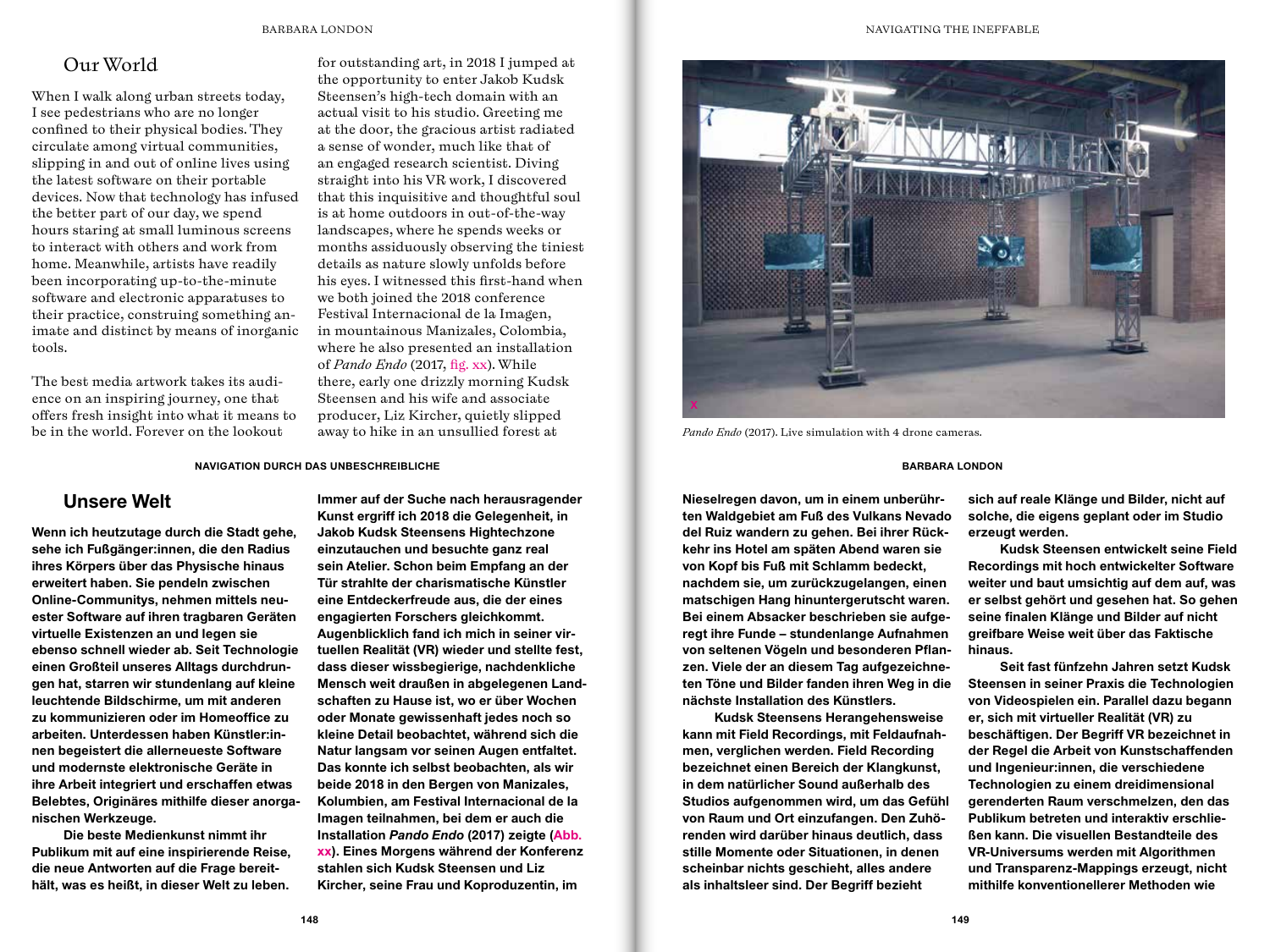the edge of the Nevado del Ruiz volcano. Returning to the hotel later that evening, they were covered in mud, having slid down a soggy mountainside to get back. Over a nightcap they excitedly described their findings – hours of field recordings of unusual birds and exquisite plants. Many of the sounds and images captured that day made their way into his next installation.

Kudsk Steensen's approach is analogous to field recording, a term that defines a branch of sound art in which natural sound is used to capture a sense of space and place, and in doing so reveals to listeners that silences or situations where nothing seems to be happening are anything but empty. The term applies to recordings of actual rather than devised or studio produced sounds and visuals. In Kudsk Steensen's case, he uses sophisticated software and judiciously builds upon what he has seen and heard so that

his end results inexplicably expand far beyond the factual.

For close to fifteen years, Kudsk Steensen has applied video game technologies to his practice. Along the way, he began working in the field known as virtual reality (VR), a term generally used to describe the work of artists and engineers who meld technology into a three-dimensionally rendered space that its audience is invited to enter and interact with. Visual components of the VR universe are created through algorithms and transparency maps, rather than through more conventional methods, such as painting. Nevertheless, painting has affected how virtual worlds are developed. Most professional 3D world makers have had some form of training in painting techniques, which colours their approach to composition and environmental effects, revealed in

#### **NAVIGATION DURCH DAS UNBESCHREIBLICHE**

**etwa der Malerei. Nichtsdestotrotz wurde die Entwicklung virtueller Welten von der Malerei beeinflusst. Die meisten professionellen Schöpfer von 3-D-Welten sind in der einen oder anderen Maltechnik geschult, die ihren Zugang zu Bildarrangements und Umgebungseffekten prägt und sich in ihrer Behandlung von Licht, Raum, Schatten und Wetter niederschlägt.** 

**Kudsk Steensen steht in der Tradition zukunftsweisender Wegbereiter:innen wie der Künstlerin Char Davies und anderen, die auf singuläre und innovative Weise maßgeschneidertes Programmieren und die Entwicklung elektronischer Geräte nutzten, um gegenständliche Kunst zu schaffen.**

## **Hintergrund**

**Jakob Kudsk Steensen wurde 1987 in Dänemark geboren und wuchs in einem Umfeld mit Sinn für die Geisteswissenschaften auf. Mit seiner Mutter, einer Bildungssoziologin,** 

**war er viel in der Welt unterwegs und lernte andere Länder kennen, unter anderem Mosambik. Sein Vater war Ingenieur, einer seiner Brüder komponierte Kirchenmusik, ein anderer lehrte am Konservatorium. Für Technologie begann sich Kudsk Steensen schon als Kind zu interessieren, als das interaktive Fernsehen – sprich Video-on-Demand – zum Alltag wurde. Etwa um dieselbe Zeit nahm er ein Videospiel auseinander, um weiter daran herumzubasteln, und fing aus eigener Initiative an, mit Level Edition (auch bekannt als Level Editor) zu arbeiten, der am weitesten gebräuchlichen Software für Videospiele. Er nutzt diese Software bis heute, die von demselben Hersteller nun unter dem Namen Unreal Engine produziert wird.**

**Es ist also keine Überraschung, dass sich Kudsk Steensen auch später vom Experimentieren mit elektronischen Werkzeugen angezogen fühlte. Als Masterstudent am Central Saint Martins College of Art and Design, das zur University of the**  their handling of light, space, shadows and weather. Kudsk Steensen follows in a tradition of forward-looking innovators, such as Char Davies, pioneers who have pursued unique and creative ways to make representational art that combines customised programming and a range of electronic devices.

## Background

Born 1987 in Denmark, Kudsk Steensen grew up with an appreciation for the humanities. Living with his mother, an educational sociologist, they moved around a lot to countries including Mozambique. His father was an engineer, with a brother who composed church music, another who was in the music conservatory. Kudsk Steensen's interest in technology began during childhood, a moment when interactive television, in other words video-on-demand, was

becoming commonplace. Around this time, he opened up a video game to tinker, and on his own began working with Level Edition (also known as Level Editor,) the standard video game editor. In fact, this is the tool he continues to use, made by the same company but renamed Unreal Engine.

It is not surprising that Kudsk Steensen gravitated towards experimenting with electronic tools. As a graduate student at Central St. Martins College of Art and Design, University of the Arts London he obsessed over the art department's new high-end 3D scanner, and devised robust imaging of a live crab he had just purchased at the local fish market. Meanwhile he was making paintings of computer-generated virtual environments that he was devising; at the same time, he was creating observation drawings outdoors in nature.

#### **BARBARA LONDON**

**Arts London gehört, war er besessen von dem neuen, hochmodernen 3-D-Scanner des Colleges und erstellte unter anderem stabile Abbilder eines lebenden Krebses, den er gerade auf dem örtlichen Fischmarkt gekauft hatte. Zur selben Zeit schuf er Gemälde von computergenerierten virtuellen Umgebungen, die er selbst programmierte, und zeichnete Landschaften, Pflanzen und Tiere in freier Natur. Schnell wurde ihm jedoch bewusst, dass er die Arbeit mit dem 3-D-Scanner wesentlich interessanter fand, als Bilder von simulierten Welten zu malen. Darum wandte er sich von dem "vermittelnden" Medium der Malerei ab und machte die Werkzeuge, mit denen er arbeitete, nicht länger zum Thema seiner Kunst, sondern begann, andere Inhalte in den Vordergrund zu stellen.** 

**In den Jahren nach dem Kunststudium bewegte sich Kudsk Steensen zwischen VR und Videospielproduktion in dem interdisziplinären Mix aus zeitgenössischen Medien – Musik, Film, Tanz, Literatur und so weiter** 

**–, der auf Teams von Kunstschaffenden und Ingenieur:innen angewiesen ist, die in monatelanger Zusammenarbeit neue Projekte entwickeln. Als technisch aufwendige Konstrukte bestehen Videospiele und Kudsk Steensens rechnergesteuerte, sich kontinuierlich weiterentwickelnde Kunst aus verschlungenen Erzählungen – Geschichten, die Betrachter:innen und Nutzer:innen vollständig in ihren Bann ziehen. Diese facettenreichen Erzählungen zu erschaffen erfordert spezielle Fachkenntnisse verschiedenster Art; insofern hilft es dem Künstler, dass er sich auf dem Feld der interdisziplinären Arbeit, die in der komplexen, von Software angetriebenen Welt von heute unerlässlich ist, vollkommen heimisch fühlt.**

**Bei der Umsetzung seiner immer komplexeren Kunstwerke arbeitet Kudsk Steensen mit versierten Kreativen zusammen und nutzt modernste Geräte und Softwares, insbesondere VR und**  *augmented reality* **(AR). Dennoch könnte**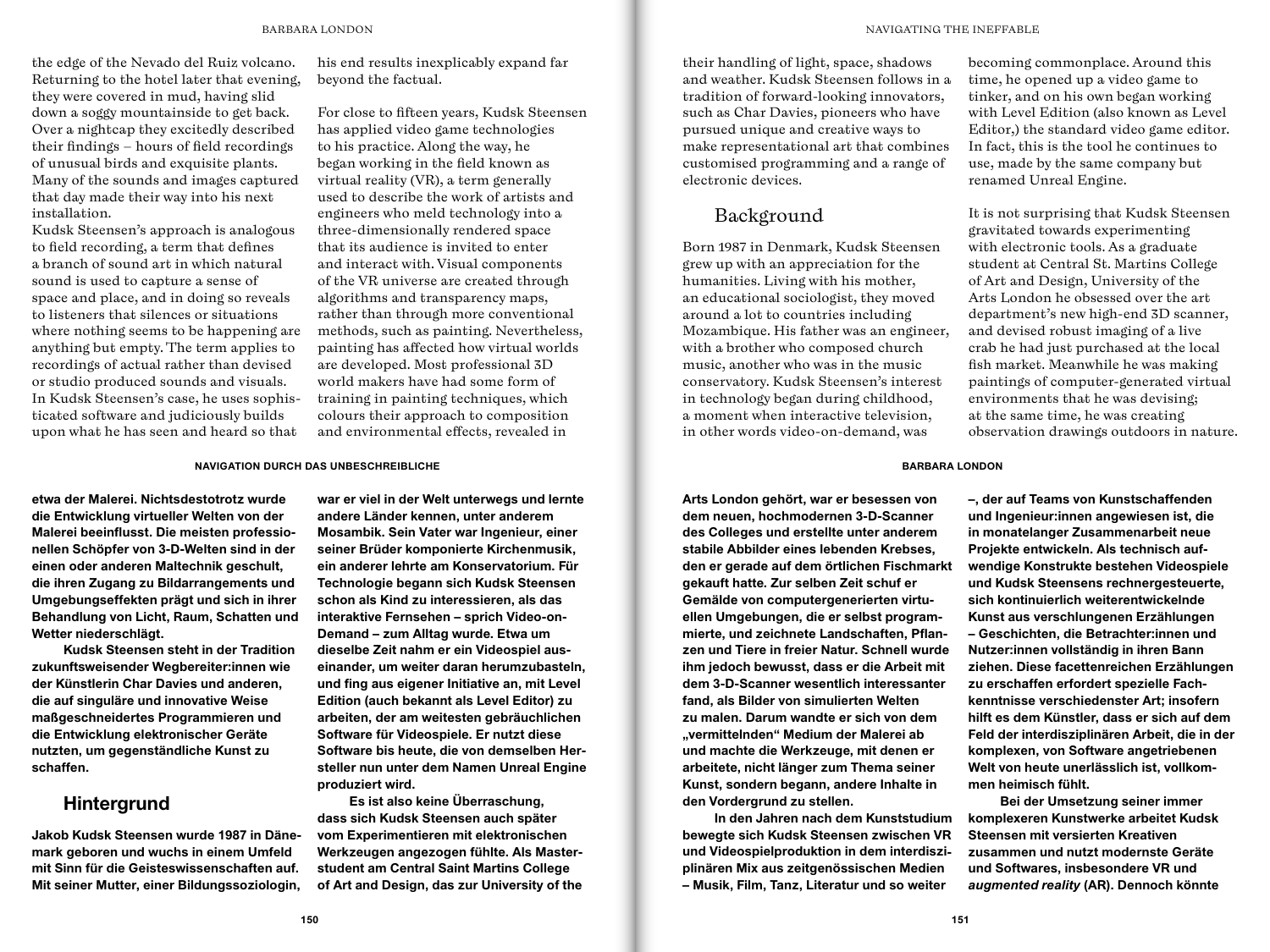

Bill Viola, *Chott el-Djerid (A Portrait in Light and Heat)* (1979). Videotape, color, mono sound; 28:00 minutes.



Caspar David Friedrich, *Der Mönch am Meer* (*The Monk by the Sea*) (1808–1810). Oil on canvas.

He quickly realised that working with 3D scanning was far more interesting than making paintings of simulated worlds, and turned away from what he calls a 'mediating' medium like painting. He set out to make art about something, rather than about the tools he happened to be using.

In the years after art school, Kudsk Steensen worked between VR and video game production, the interdisciplinary mix of contemporary mediums – music, film-making, dance, literature and so on – that rely on teams of artists and engineers who spend months developing new projects together. Technically complex, video games and Kudsk Steensen's steadily evolving computer driven art are intricate narratives, chronicles that absorb the attention of viewers/users. Creation of these multifaceted narratives calls for specialised expertise, and Kudsk

Steensen is completely at home with the teamwork that is essential in today's complex, software-propelled world.

To create his increasingly expansive artworks, Kudsk Steensen works with a group of accomplished creatives and some of the most up-to-date apparatuses and software – in particular virtual reality and augmented reality (AR). Nonetheless, Kudsk Steensen's mindset may be thought of as somewhat conventional. He has the same tenacity and indefatigable dedication to detail and to the metaphysical as some earlier artists: Bill Viola, who doggedly observed and recorded life eked out on the wind-swept Tunisian desert and made the essayistic video *Chott el-Djerid (A Portrait in Light and Heat)* (1979, fig. xx); and Caspar David Friedrich, who scrutinised the bleak, wintery Baltic coast, which he evoked in the allegorical painting *Monk by the* 

#### **BARBARA LONDON**

**man seine Denkweise in gewisser Hinsicht als konventionell bezeichnen. Er ist nicht nur genauso hartnäckig, sondern hat sich auch genauso eisern dem Detail und der Metaphysik verschrieben wie einige andere Künstler vor ihm: Bill Viola, der in der windgepeitschten Wüste Tunesiens beharrlich das ihr abgerungene Leben beobachtete, aufzeichnete und daraus das essayistische Video** *Chott el-Djerid (A Portrait in Light and Heat)* **(1979, Abb. xx) machte; und Caspar David Friedrich, der die trostlose, winterliche Ostseeküste untersuchte, die er in dem allegorischen Gemälde** *Mönch am Meer* **(1808–1810, Abb. xx) festhielt. Kudsk Steensen interessiert die Gewissenhaftigkeit, mit der diese beiden Künstler die Lebenszyklen der Natur beobachteten; ihn fasziniert ihr wachsamer Umgang mit der Frage, wie sich Vorstellungen von Chaos, Tod und Wiedergeburt mit Schönheit verbinden lassen, um der Landschaft eine poetisch erhabene Wirkung zu geben. Das Werk der älteren Künstler erforscht das** 

**Unbeschreibliche oder, anders gesagt, das Geistige, etwas, das mit seelischer Einsamkeit vergleichbar ist. Der jüngere Künstler bewegt sich eindeutig auf ihren Spuren. Im Gespräch betonte Kudsk Steensen kürzlich seine Wertschätzung für die Art und Weise, wie sich Viola und Friedrich, im Abstand von hundert Jahren, einen Namen machten, indem sie in den von ihnen geschaffenen,**  alles umfangenden natürlichen Welten "fil**mische" Eigenschaften verfolgten.**

## **Methodiken**

**Die Interessen, die Kudsk Steensen antreiben, sind vielfältig: ausgestorbene Arten; J. G. Ballard, der dystopische Science-Fiction-Autor der New-Wave-Bewegung; naturhistorische Museen mit ihren Schatzkammern voll konservierter Organismen, die Aufschluss über die biologische Welt geben; und Videospiele, die allgegenwärtige Form der Unterhaltung von heute. Zurzeit kreist seine ganze Aufmerksamkeit**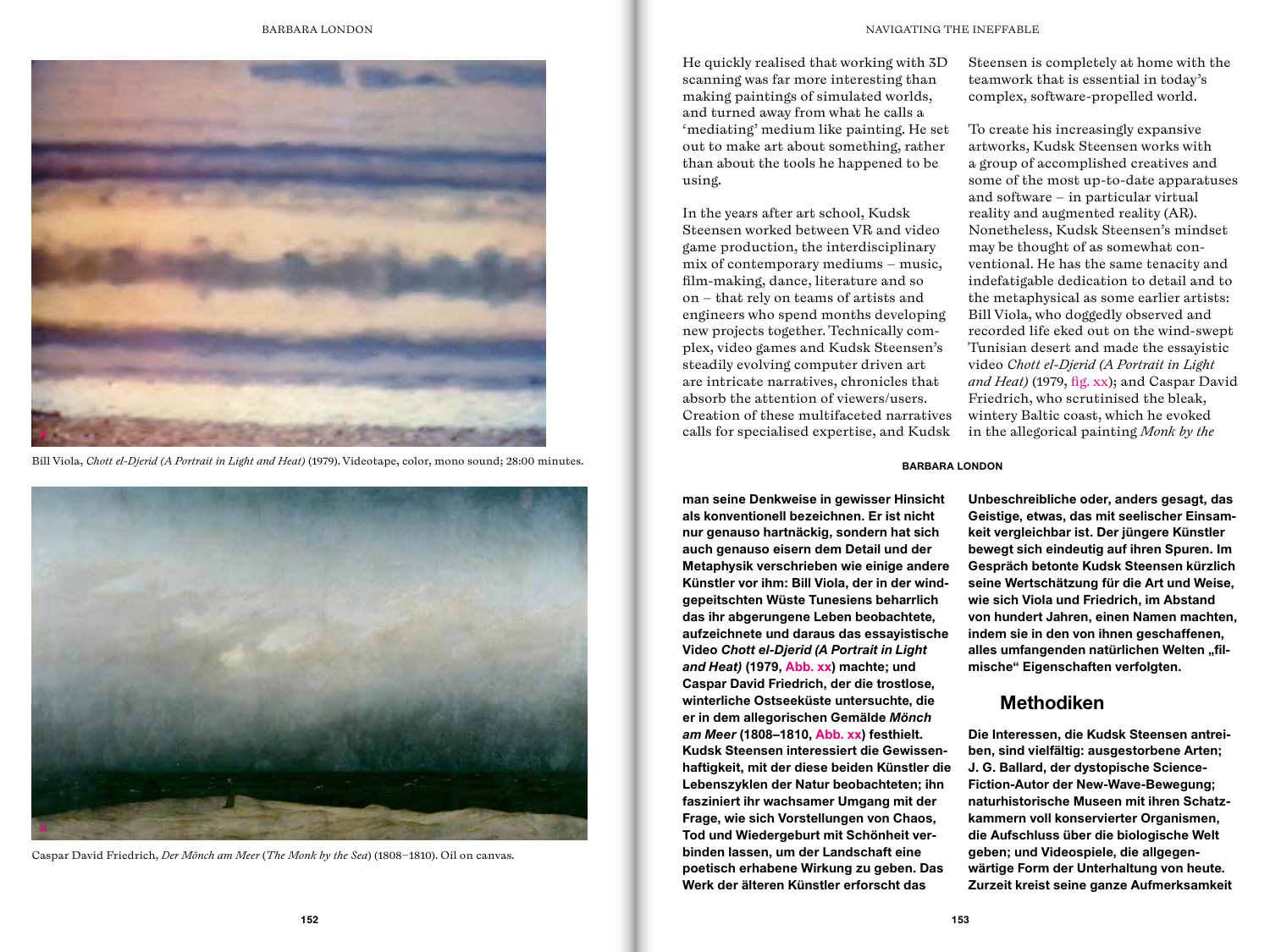*Sea* (1808–10, fig. xx). Kudsk Steensen's interest is in how both of these artists assiduously studied nature's cycles of life, with a keen eye on how notions of turmoil, death and rebirth can be fused with beauty and together imbue landscape with poetic grandeur. The work of the older artists probes the ineffable, in other words the spiritual, something analogous to emotional solitude. The younger artist clearly follows in their footsteps. In conversation recently, Kudsk Steensen noted that he appreciates how Viola and Friedrich, a century apart, each made a name for themselves by pursuing expansive, 'cinematic' qualities within the enveloping natural worlds they created.

## Methodologies

Kudsk Steensen is driven by such varied interests as nature's extinct species; J.G.

**um zwei Worte, die den Kern seiner aktuellen Installation bilden. Das eine, Berl, ist ein alter westslawischer und sorbischer**  Ausdruck für "Sumpf". Außerdem wird es **dem heutigen Berlin als historischer Name zugeschrieben. Der Ort Berl soll vor tausend Jahren entstanden sein, als verstreute Nomadenstämme die damalige Sumpflandschaft eines Tals durchquerten, das sich an den Rändern des Eisschilds gebildet hatte, der noch vor zehntausend Jahren Nordeuropa bedeckte.**

**Das zweite Wort ist Berghain, der Name des angesagten, pulsierenden Technoclubs, der für seine dunkle, höhlenartige Tanzfläche in der eindrucksvollen Turbinenhalle eines stillgelegten DDR-Heizkraftwerks berühmt ist – ein Teil des geräumigen Bauwerks wird gegenwärtig von LAS genutzt. Das Kofferwort Berghain wurde aus den Namen der beiden Berliner Ortsteile auf der Nord- und Südseite des legendären Clubs gebildet: Kreuzberg, früher in Westberlin gelegen, und Friedrichshain im** 

Ballard, the dystopian New Wave science-fiction writer; natural history museums with treasure troves of preserved organisms that shed light on the biological world; and video games, today's ubiquitous form of entertainment. His current preoccupation revolves around two words that are at the heart of his current installation. One is Berl, believed to be a word for swamps in the ancient west Slavic and Sorbian languages. It is also the word ascribed to the early name for Berlin. Berl as a location ostensibly came into being a thousand years ago, when disparate nomadic tribes traversed what was then a wetland, as they moved across a valley formed at the edges of the glacial mantle that is believed to have covered Northern Europe ten thousand years ago.

The second word is Berghain, the name of the popular, pulsating techno

#### **NAVIGATION DURCH DAS UNBESCHREIBLICHE**

**ehemaligen Osten. Das Gebäude, Schauplatz berüchtigter Endlospartys in einer ehemals geteilten Stadt, beherbergt aktuell Kudsk Steensens meditativen Naturraum. Sein flüchtiges Ambiente wird von minutiös konzipierten audiovisuellen Aufnahmen**  heraufbeschworen - "reale" und mutmaß**liche Konstellationen noch vorkommender sowie längst verschwundener Amphibien, Insekten und Feuchtgebiete der lokalen Landschaft.**

## **Bild und Ton**

**Kudsk Steensen, derzeit in Berlin lebend, verbrachte einen großen Teil des vergangenen Jahres in den verbliebenen alten Feuchtgebieten rund um die Stadt. Auf seinen Ausflügen in die sumpfigen Landschaften wurde er regelmäßig von Wissenschaftler:innen aus dem Museum für Naturkunde Berlin begleitet. Zusammen verbrachten sie Stunden damit, die Laute und die das Sumpfland bis heute** 

Image and Sound

nightclub famous for its dark, cavernous dance floor situated in the imposing turbine hall of a defunct East German heating and power station – part of the spacious building is currently occupied by Light Art Space (LAS). The word Berghain is a portmanteau of names identifying two neighbourhoods that flank the south and north sides of the nightclub: Kreuzberg, in what was West Berlin, and Friedrichshain, in what was East Berlin. With the notorious, nonstop partying in a once divided city being on hold, Halle am Berghain now houses Kudsk Steensen's contemplative environmental space, with its fugacious ambiance conjured from carefully considered audio-visual recordings of 'real' and conjectured configurations of living and bygone amphibians, insects and wetlands from the local area.

## **BARBARA LONDON**

**bevölkernden Organismen zu untersuchen und über die Frühgeschichte des Ortes nachzudenken. Die Gespräche hatten wesentlichen Einfluss auf Kudsk Steensens Umgang mit seinen Feldaufnahmen, die er und sein Team weiter bearbeiteten, um das Material gekonnt zu der dichten audiovisuellen und räumlichen Struktur der Installation** *Berl-Berl* **zu verflechten. Die fein abgestimmten Bilder schimmern, wenn sie auf den LED-Bildschirmen auftauchen und wieder verschwinden. Die Bildschirme passen sich perfekt in das Gebäude ein. Sie verströmen Licht und verleihen der Erfahrung der Umgebung eine Form. Der größte Bildschirm stellt einen Bezug zur Landschaftsmalerei her und präsentiert ein langsames, ganzheitliches Bild von der Welt. Die kleinen Bildschirme zeigen unterschiedlichste Detailansichten der Sumpflandschaft vom überschaubaren Maßstab einer Pflanze bis zur Himmelsansicht. Die virtuelle Welt erlaubt es Perspektiven einzunehmen, die dem Menschen andernfalls** 

Currently residing in Berlin, Kudsk Steensen spent much of the last year burrowed deeply into what remains of the ancient wetlands around the city. On his excursions into the swampy areas, he has regularly been accompanied by knowledgeable specialists from the Natural History Museum in Berlin. They have spent hours together investigating the sounds and the organisms that continue to populate the swampland, contemplating the location's ancient history. Their conversations shaped how Kudsk Steensen worked with his field recordings, as he and his team have been elaborating upon them, deftly weaving the material into what is the dense, audio-visual and spatial fabric of the installation *Berl-Berl*. The finely tuned visuals shimmer as they appear and disappear on the LED screens that meld perfectly into the building. The

**verborgen bleiben würden.**

**Im ersten Schritt entwarf Kudsk Steensen die 3-D-Landschaft, die** *Berl-Berl* **als Komposition zugrunde liegt – Kontext und Behälter für alles, was folgte. Dann lud er seine Mitarbeiter:innen zur Beteiligung und Ausgestaltung all dessen ein, was jetzt in dem Raum existiert. Oder anders gesagt, Kudsk Steensen und sein Team haben den Raum mit Klang und Bewegung gefüllt. Mit nahezu jedem Objekt ist ein Geräusch verbunden, und alle Geräusche reagieren auf die virtuellen Kamerabewegungen innerhalb der virtuellen Welt, die sorgsam im Ausstellungsraum platziert wurden. Auf diese Weise sind Kamera, Ton und die 3-D-Welt miteinander verknüpft. Für den Ton arbeitete Kudsk Steensen mit dem Klangkünstler und Sounddesigner Matt McCorkle und der Sängerin Arca zusammen. Die Tier- und Naturgeräusche stammen überwiegend aus dem bedeutenden Archiv des Museums für Naturkunde Berlin. Kudsk Steensen vermischte die**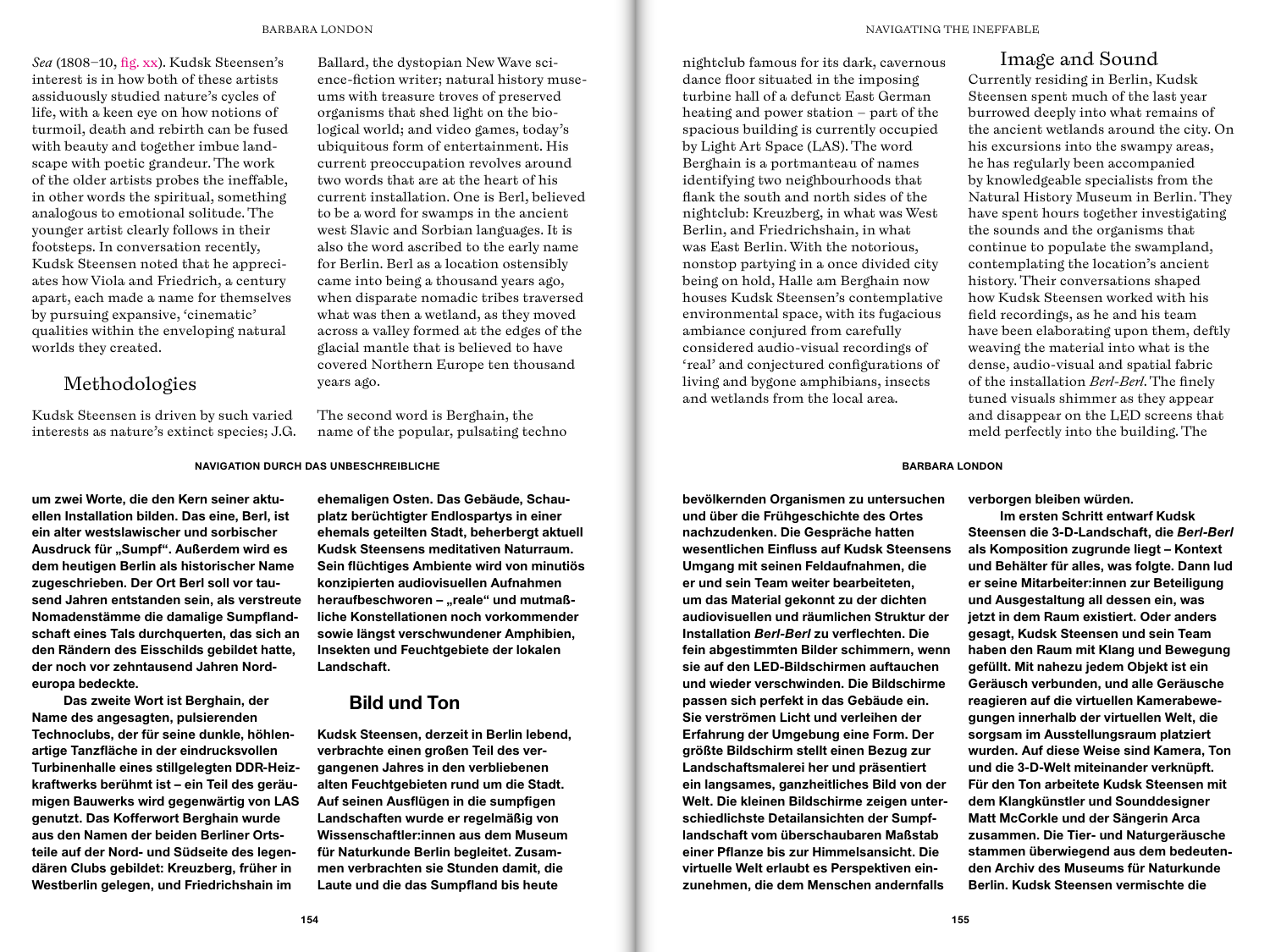screens exude light, and give shape to the ambient experience. The tallest screen is related to landscape painting, and presents a slow, holistic view of the world. The smaller screens present multiple detailed views of the swamp landscape, ranging from the intimate scale of a plant to the ethereal. The virtual world allows perspectives otherwise inaccessible to humans.

As a first step, Kudsk Steensen devised the 3D landscape that establishes *Berl-Berl* as a composition, the context and container for everything developed next. He then invited his collaborators to participate and flesh out what exists now within the space. In other words, Kudsk Steensen and his team worked together to imbue the space with sound and movement. Most objects have sound connected to it, and all sounds react to the virtual camera movements within

the screens that are carefully situated in the exhibition space. In this way the camera, sound and the 3D world are interconnected. For sound, he collaborated with sound artist and sound designer Matt McCorkle and the singer Arca. The environmental sounds largely come from the Natural History Museum's important archive and field recordings Kudsk Steensen and McCorkle took on site. Kudsk Steensen mixed the historical tones with his present-day sounds and 3D scans of the swamps around Berlin. Sound is what drives the *Berl-Berl* audience's engagement, as they step backward to consider the vast landscape, or forward to look at the fine details. Kudsk Steensen describes sound as the 'animator' of the visitor's physical journey. Sound plays a major role in shaping the installation's overall atmosphere, and is interconnected with the visual elements. There is something to be said about how

#### **NAVIGATION DURCH DAS UNBESCHREIBLICHE**

**historischen Töne mit den heutigen Klängen und den 3-D-Scans aus den Sümpfen im Berliner Umland.**

**Die Klänge sind es, die das Verhalten der Besucher:innen von** *Berl-Berl* **steuern, wenn sie zurücktreten, um die gewaltige Landschaft zu betrachten, oder näher herangehen, um die feinen Details in Augenschein zu nehmen. Kudsk Steensen**  beschreibt den Klang als "Animator", als **Antrieb der physischen Reise des Publikums. Er spielt eine wichtige Rolle bei der Ausformung der gesamten Atmosphäre der Installation und bildet die treibende Kraft hinter den visuellen Bestandteilen des Werks. Nicht zu vergessen ist dabei, dass das Gehirn Geräusche intuitiv und direkt verarbeitet, während optische Eindrücke einer längeren, rationalen Verarbeitung bedürfen. Die Besucher:innen werden auf zufällig wechselnde Klänge treffen, sodass die Umgebung nie zweimal dieselbe ist, sondern immer wieder anders erscheint.**

**In Gesprächen mit dem Künstler aus** 

**jüngerer Zeit wurde deutlich, dass Ton und Bild zusammen in der dicht gewebten audiovisuellen Konfiguration drei verschiedene Bereiche definieren: Die oberirdische Welt ist monumental und recht formal; die Welt darunter ist nasskalt und dunkel, angefüllt mit Wurzelwerk und verrottenden Blättern; die dritte ist die paranormale, die geheimnisvolle, unbeschreibliche Welt. Alle drei werden in** *Berl-Berl* **anschaulich wiedergegeben. Man darf wohl behaupten, dass dem Konzept einer aus drei Bereichen – den Bausteinen von Mythologie und Folklore – bestehenden Welt fast etwas Anachronistisches anhaftet. Wir erkennen, dass alte Kulturen dazu neigten, Gut und Böse als gleichwertig zu betrachten. Ältere Zivilisationen lebten in dem Glauben, dass die Mächte des Lichts und der Dunkelheit, des Guten und des Bösen einander entsprachen, und es gelang ihnen, sie auf eine Art im Gleichgewicht zu halten. Dabei spielten Mythen und das Übernatürliche eine maßgebliche Rolle, sie ließen die** 

the mind processes sound intuitively and directly, whereas visual images require lengthier, rational processing. Viewers will engage with sounds and visuals that randomise, so that the environment will never appear in the same way twice.

Conveyed during recent conversations with the artist, it became clear that sound and image together define three distinct realms within the dense, audio-visual configuration. The world above ground is monumental and somewhat formal; the one below is dank and dark, filled with roots and rotting leaves; the third is the paranormal, the mysterious, ineffable world. The three are vividly portrayed in *Berl-Berl*. It may be said that there is something almost anachronistic about the concept of how the world consists of three realms, the building blocks of mythology and folklore. We recognise

that ancient cultures tended to consider good and evil as equal. Older civilisations believed that the forces of light and dark, of good and evil, were parallel, and always managed to maintain some form of equilibrium. This is where myth and the supernatural played a vital role, and is how humankind believed that harmony can exist in the world, something sorely lost today.

Kudsk Steensen recently mentioned his interest in Triglav (fig. xx), an archaic personage with three heads, which are said to have represented the heavens, the earth and the underworld. The god-like figure was believed to assist travellers with navigation. Today, Kudsk Steensen presents us with a new roadmap for our world, and he hopes *Berl-Berl* will help viewers become more aware and respectful of our environment. His

#### **BARBARA LONDON**

**Menschheit daran glauben, dass es auf der Welt etwas geben konnte, was wir in der heutigen Zeit schmerzlich vermissen: Harmonie.**

**Kudsk Steensen erwähnte unlängst sein Interesse an Triglaw (Abb. xx), einer frühzeitlichen Figur mit drei Köpfen, die der Legende nach für den Himmel, die Erde und die Unterwelt stehen. Die gottähnliche Gestalt soll Reisenden dabei geholfen haben, sich zurechtzufinden. Heute schenkt uns Kudsk Steensen eine neue Landkarte für die Welt, und er hofft, dass**  *Berl-Berl* **dazu beiträgt, das Bewusstsein der Betrachter:innen für unsere Umwelt und den Respekt ihr gegenüber zu steigern. Sein neues monumentales Werk streift das Ungreifbare, was mich an ein Zitat zurückdenken lässt, das Bill Viola häufig als Referenz genannt hat. Es stammt von dem englischen Dichter und Maler William Blake, der in** *Die Hochzeit von Himmel und Hölle* **(1793) schrieb: "Würden die Pforten der Wahrnehmung gereinigt, erschiene den** 

**Menschen alles, wie es ist: unendlich."**

**Wenn wir** *Berl-Berl* **betreten und die Existenz der belebten Kultur im urzeitlichen Sumpf hautnah erleben, nehmen wir Verbindung zu der Geisterwelt auf, die direkt unter unseren Füßen liegt. Wer weiß, vielleicht wacht unsere Seele einfach auf.**